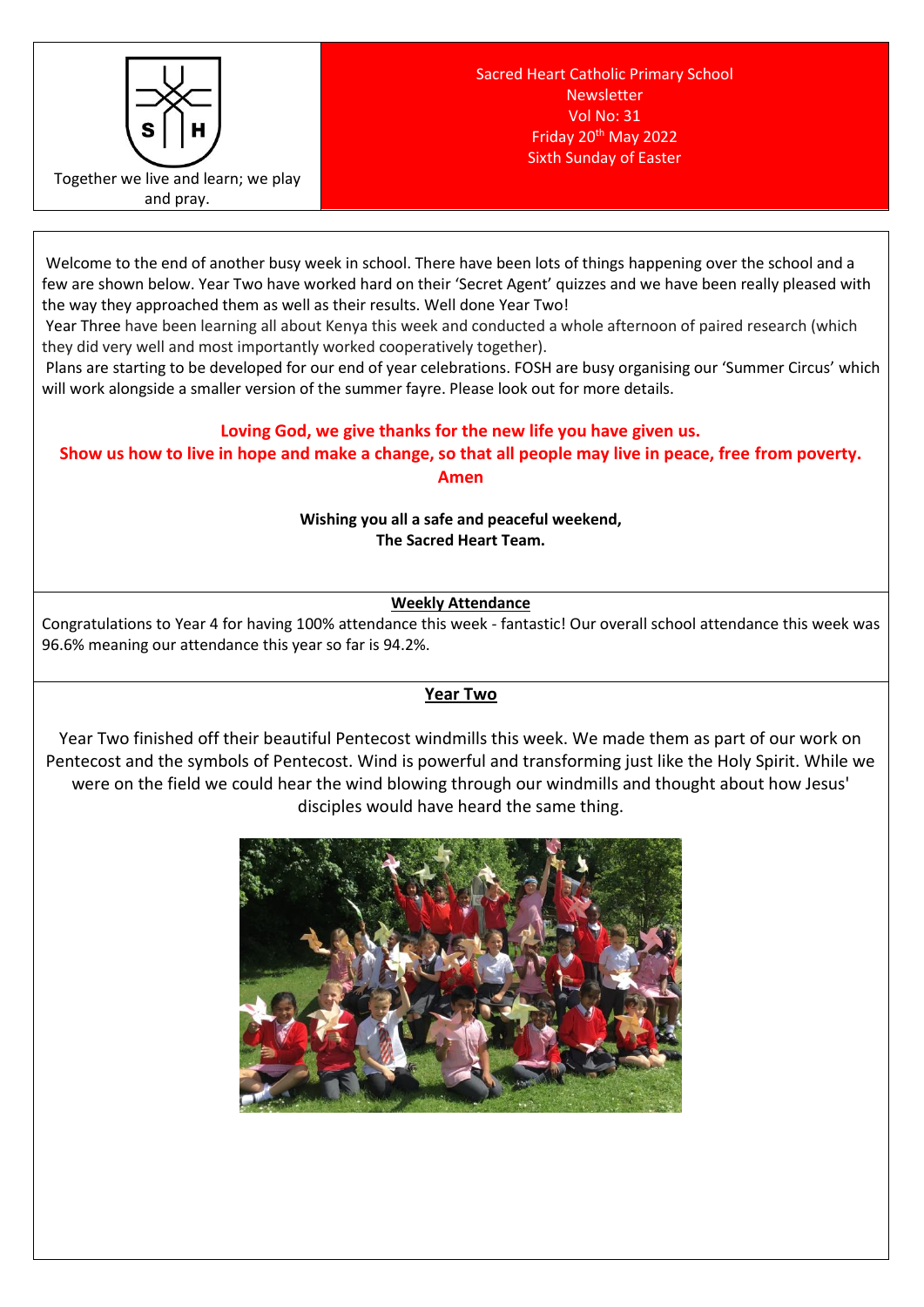



EYFS have created some lovely tributes to Mary in their prayer area. They have been using these to help them in class reflections and prayers.

## **Service of Thanksgiving**

This Sunday (22nd May), there will be Service of Thanksgiving for all Key workers at St Oswalds. This will be led by the Sion Community at 7pm as part of the Parish Mission.

We are also excited to welcome them to school on Monday to work with children.

# **Heart of Gold Award**

This week's heart of gold award is awarded to Jessica and Grace in Year Six. Our value this month is 'Service' and they have lived out this value being noticed by other children and the adults in school. Well done to you both.

**Simply Out of School – After School Care**

Our club runs from Monday to Friday until 5.45pm (term time only). Children are collected from class by our qualified staff and taken to the mobile classroom where the club is held. Club fees can be paid by cash, bank transfer or childcare vouchers. We offer lots of fun, games and much more! For more information on fees, registration and bookings please contact Emma on 01656 372910 or by email [emma@simplyoutofschool.co.uk](mailto:emma@simplyoutofschool.co.uk)

www.simplyoutofschool.co.uk

**School Car Park: A gentle reminder**

Several parents have approached the school recently with some concerns regarding the car park. Please be considerate of others when parking at drop-off and pick-ups.

**For the safety of all, please wherever possible, park in the marked spaces rather than close to the entrance of the car** 

**park.**

It is fully appreciated that the beginning and the end of the school day are very busy and hectic, but we must work together to ensure these times run as smoothly and as safely as possible.

Thank you for your continued support.

**COVID Risk Assessment**

Please visit the school website to see the reviewed COVID Risk Assessment.

**Nationwide**

Finally, a reminder that Nationwide School Uniforms is our uniform provider. Please visit <https://www.nationwideschooluniforms.co.uk/school-uniform/primary-school/sacred-heart-rc-primary-school> for all school uniform purchases.